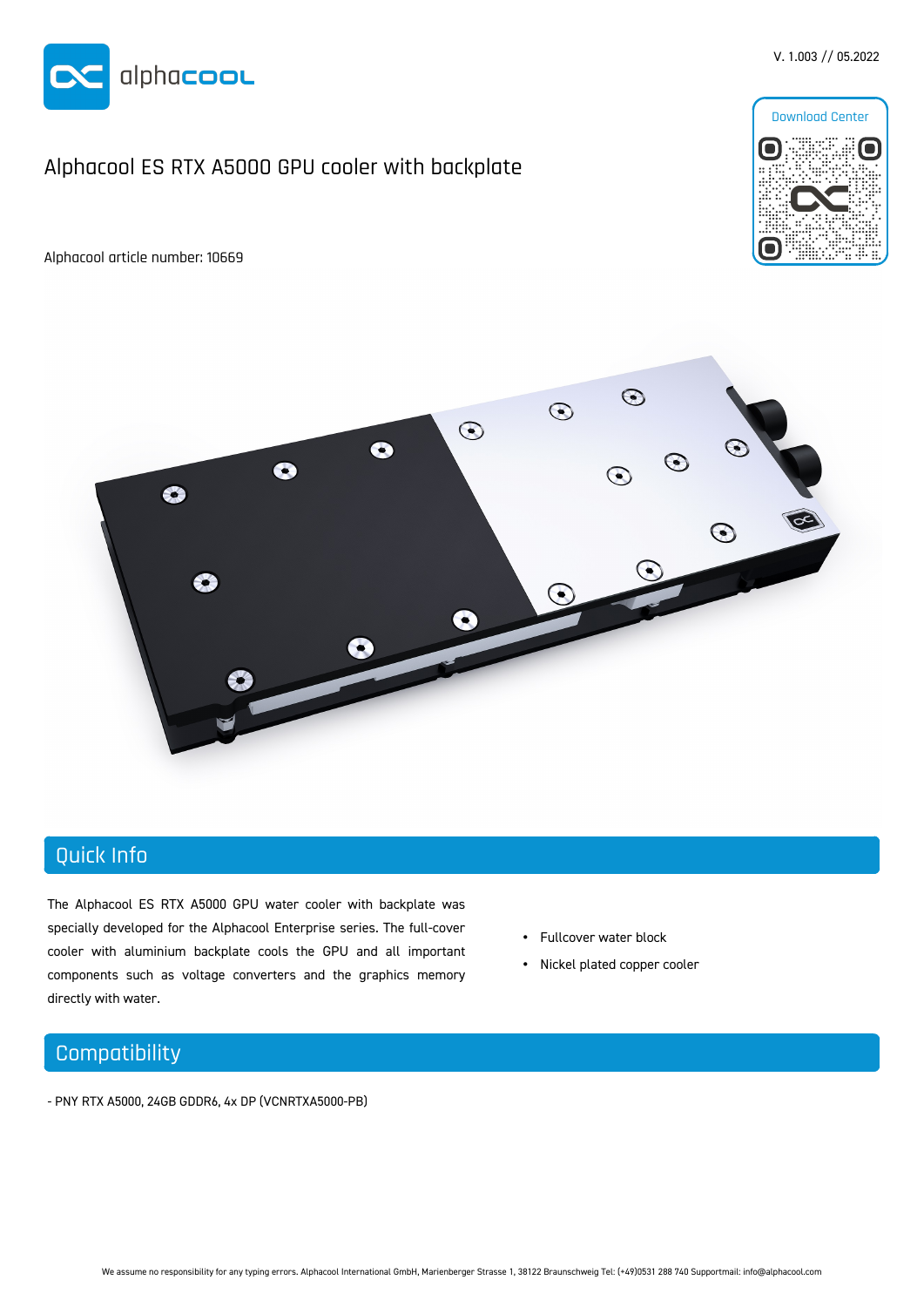# Scope of delivery

- 1x 15x15x1mm thermal pad 1x 15x38x1mm thermal pad 2x 15x51x1mm thermal pad 2x 8x66x1mm thermal pad 1x 15x15x3mm thermal pad 1x 15x38x3mm thermal pad 2x 15x51x3mm thermal pad 2x 8x66x3mm thermal pad 1x 30x30x2mm thermal pad
- 4x M2x5 screws 4x M2x5 washers 8x M2x11 screws 2x M4x18 screws 1x Thermal grease 1x Cover plate
- 1x Hex wrench
- 1x backplate

# Technical data cooler

| L x W x H                   | 254,48 x 97,19 x 26,6mm |
|-----------------------------|-------------------------|
| Material cooler             | Nickle-plated copper    |
| Material cooler top         | acetal                  |
| Threads                     | $2 \times G1/4$ "       |
| Thickness cooling fins      | $0.6$ m m               |
| Maximum working temperature | 60 °C                   |
| Pressure tested             | $0.8$ Bar               |

# Technical data backplate

| L x W x H | 216,55 x 95,43 x 6mm |
|-----------|----------------------|
| Material  | aluminium            |
| Color     | black                |

# Download links

| Manual | 10669_Alphacool_ES_RTX_A5000_GPU_cooler_with_backplate_Manual.pdf                  |
|--------|------------------------------------------------------------------------------------|
|        | Product pictures   10669_Alphacool_ES_RTX_A5000_GPU_cooler_with_backplate_pics.zip |

# Packaging dimensions per unit

| L x W x H | 350 x 170 x 42 mm |
|-----------|-------------------|
| Weight    | '1297 g           |

# Other data

| Certificates | CE, FC, RoHS  |
|--------------|---------------|
| EAN          | 4250197106696 |
| Customs code | 84195080900   |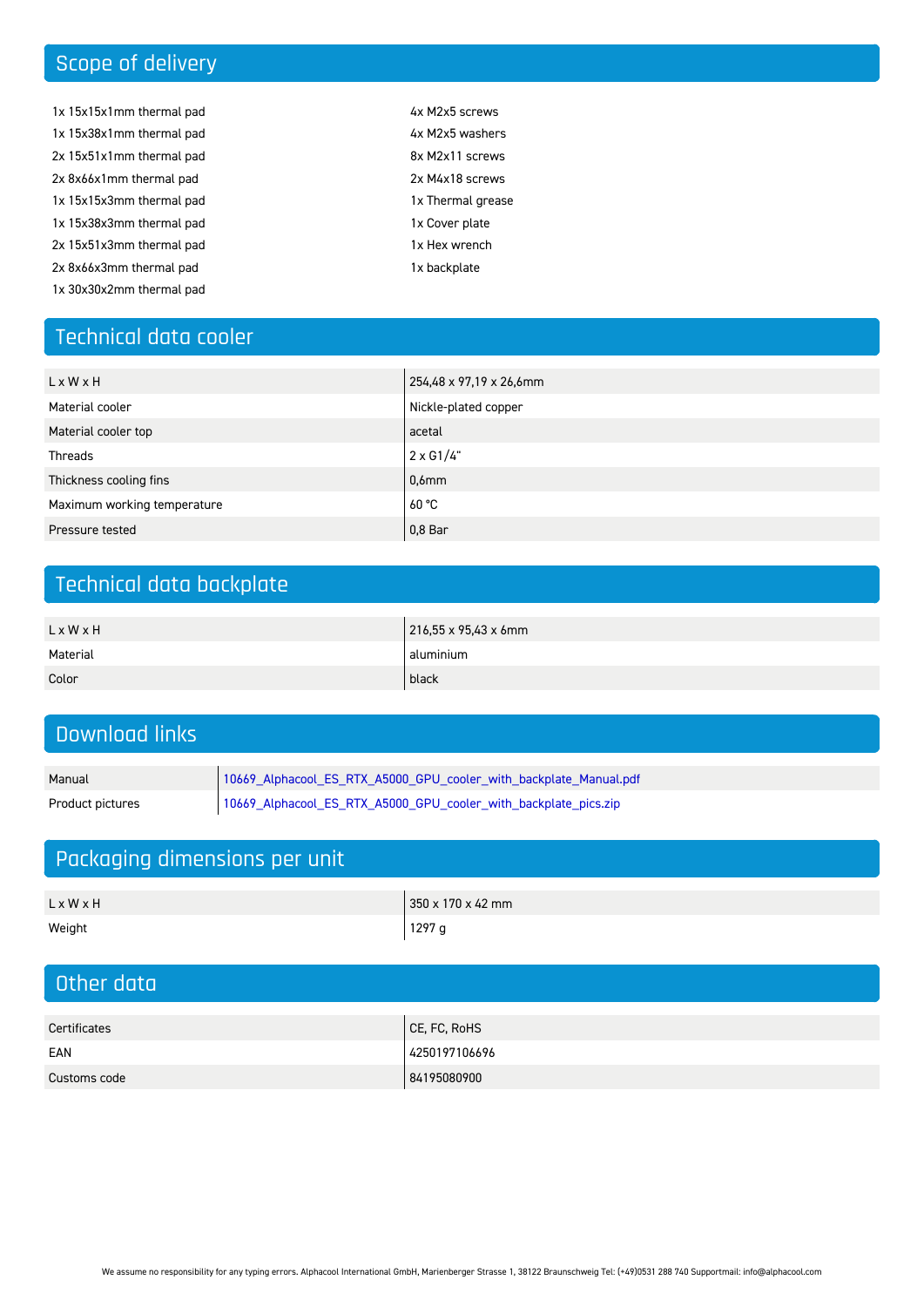### Article text

The Alphacool ES RTX A5000 GPU water cooler with backplate was specially developed for the Alphacool Enterprise series. The full-cover cooler with aluminium backplate cools the GPU and all important components such as voltage converters and the graphics memory directly with water.

#### **Connections to the rear?**

Server cases offer different dimensions than normal PC cases. To save space in width and height, the connections were moved to the back. Another advantage is that it is easier to connect the tubing of a complete server rack with this kind of positioning of the connections. This means that even quick-release fasteners with G1/4" external thread can be screwed directly to the graphics card as already offered by Alphacool.

#### **More performance!**

During the development of the ES RTX A5000 graphics card waterblock, we naturally placed great emphasis on increasing performance. For the first step, the cooler was brought closer to the individual components by reducing the thermal pads to a thickness of 1mm. Next, the nickel-plated copper block was also made thinner. Instead of 7mm, it is now only 5.5mm thick. The water flow within the cooler was also optimized. All important components such as the voltage converters and the RAM are now cooled much better and more effectively by water. All this provides a significant increase in cooling performance.

#### **Copper or aluminum?**

Alphacool uses only copper for all water-carrying parts on the coolers. In the ES RTX A5000 GPU cooler the copper is nickel-plated. However, compared to the previous models, Alphacool has improved the type of nickel plating once again. This has significantly increased the acid resistance and is intended to prevent nickel plating from flaking off. Why does Alphacool use copper instead of aluminum? Copper simply has almost twice the thermal conductivity of aluminum and is therefore clearly the better material for water cooling.

#### Drawing (1)